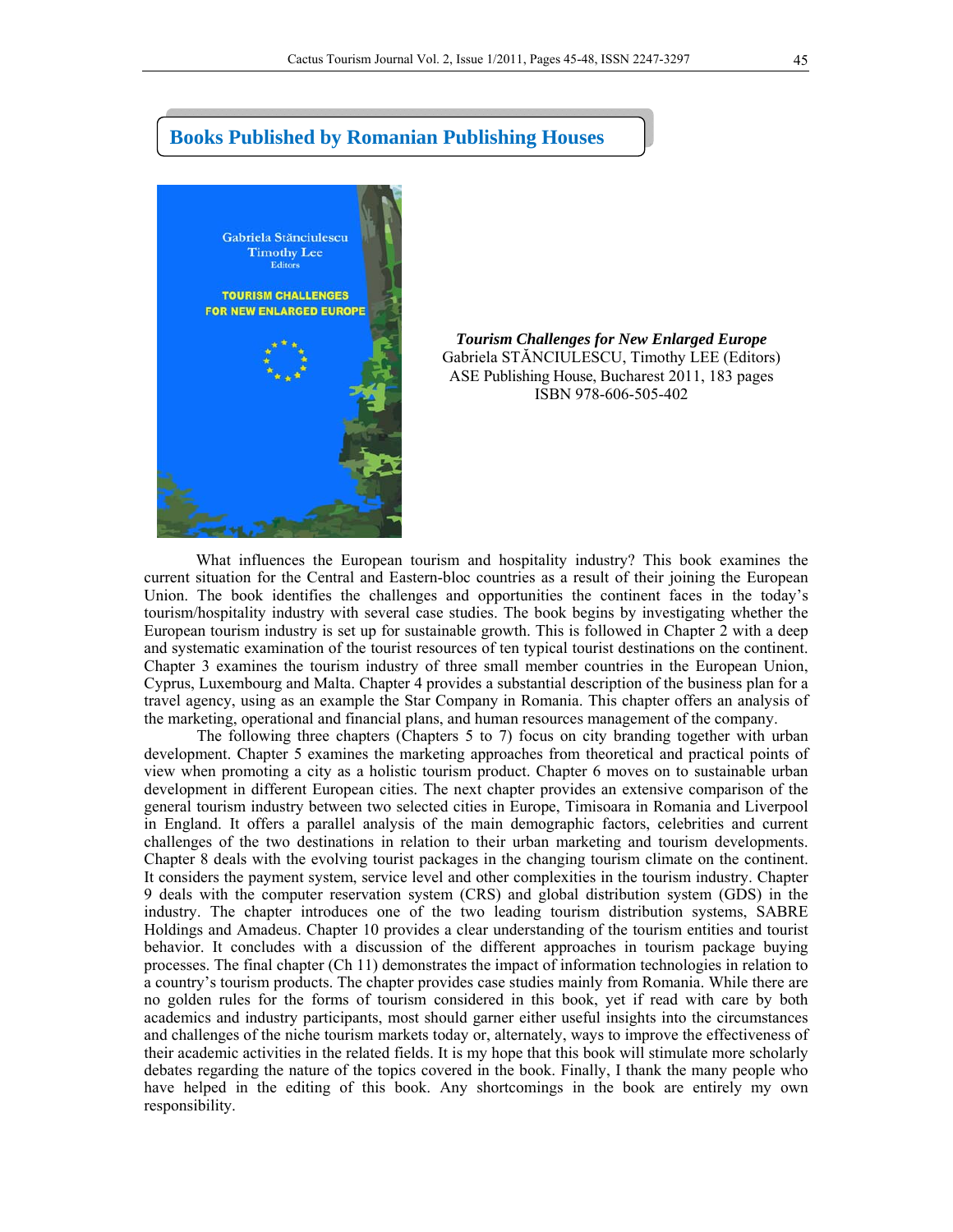

*Special Interest Tourism for Community Benefits* Timothy LEE, Gabriela STĂNCIULESCU (Editors) ASE Publishing House, Bucharest 2011, 133 pages, ISBN 978-606-505-404-2

This book aims to demonstrate the importance and significance of rural tourism, a form of leisure travel seldom considered or explored.

Chapter 1 begins by summarizing the concepts which govern rural tourism. In this context, 'tourism' refers to recreational activities conducted by people outside their usual everyday lives. More specifically, agrotourism refers to leisure activities tied closely to rural tourism, given this form of travel links urban residents and a rural landscape by opening farms to non-rural visitors. Similarly, ecotourism is also closely related to rural tourism as a form of leisure travel, designing tourism specifically for natural environmental areas. This chapter aims to clarify the differences between rural space and rural tourism; while rural space indicates areas distinct from urban, seaside, or mountain areas, rural tourism refers specifically to the use of rural space for travel related to pleasure and/or recreation.

Chapter 2 goes on to present an overview of rural tourism on five different continents: Europe, North America, Asia, Africa, and Australia. In Europe, rural tourism has been developed largely in northern countries, where nature tourism has traditionally been important.

Chapter 3 considers the legislation behind organizing and developing tourism activities in Romania. The country's Govern Ordinance 58/1998 is aimed at uniting tourism with the goods and services offered for consumption to persons travelling outside their usual environment, and for a period less than one year. To develop a rural tourism guesthouse in Romania, a person needs to identify and complete the requisite documents. In this country there are two programs which finance rural tourism activities: the National Program for Rural Development (PNDR), and the Regional Operational Program (POR). In turn, Chapter 4 considers the similarities and differences between rural tourisms in Romania versus in Australia. In doing so it investigates the number of overnight stays, arrivals, and the average length of stay at guest houses in Romania and Australia.

The following three chapters focus on volunteer tourism. Chapter 5 firstly discusses the definition and developmental background of volunteer tourism. In turn it considers the impacts of volunteer tourism on local communities, and concludes by dealing with the motivational factors behind volunteer tourism on a continent by continent basis. Chapter 6 considers the practical management of volunteer tourism, including policies, recruitment, selection, training, and the value adding of particular forms of tourism. Chapter 7 substantially demonstrates the six international organizations which promote and implement volunteer tourism, followed by an account of the four leading Romanian organizations facilitating volunteer tourism.

Chapter 8 focuses on medical tourism from two distinct perspectives: the typology of medical tourism, and the nature of medical tourism. The definitions and typologies applied to the concepts of both medical tourism and health related tourism are investigated, and the various categorizations compared. The characteristics of medical tourism which distinguish it from other tourism activities are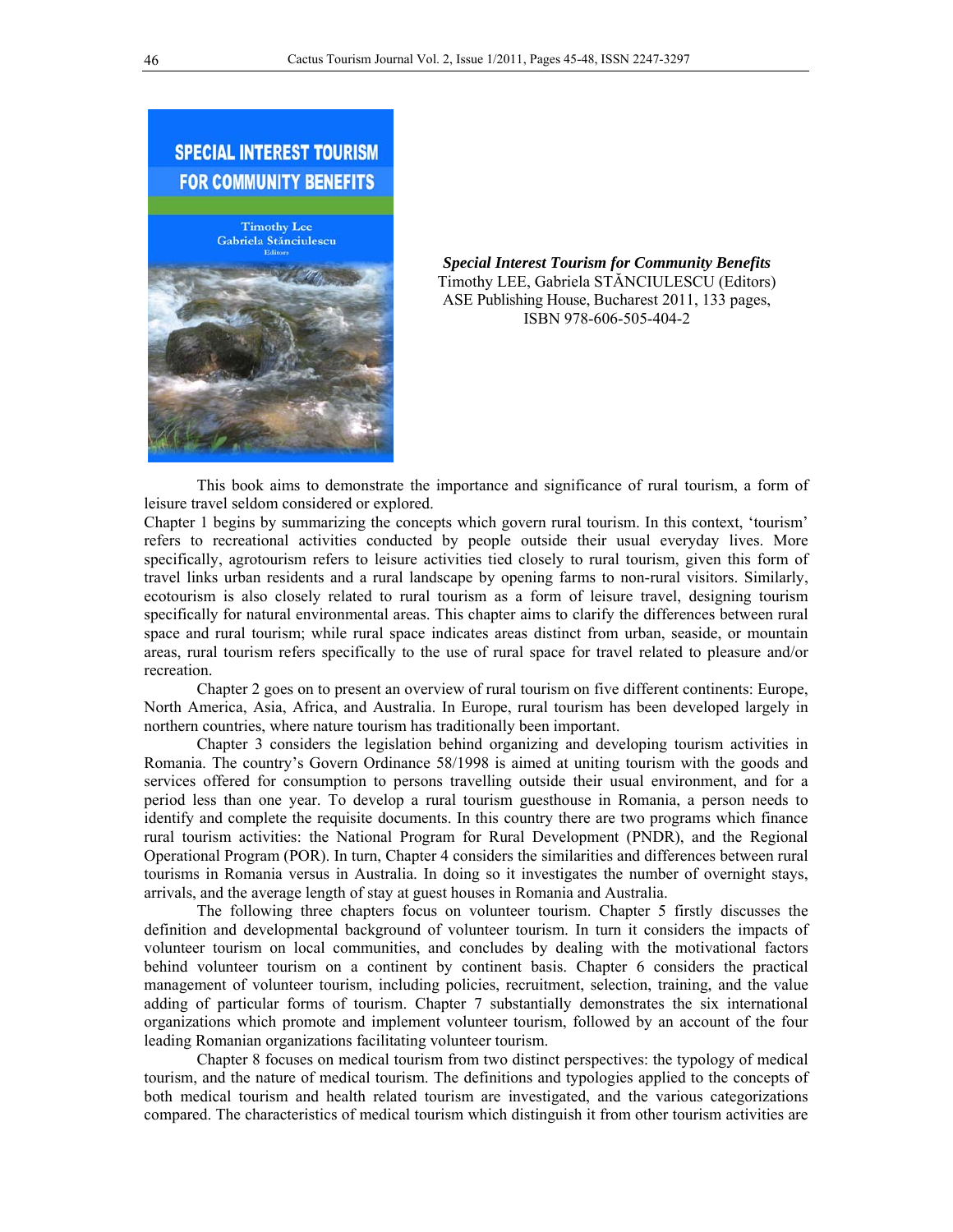also detailed. The chapter concludes with an account of the managerial implications of these characteristics.

Chapter 9 examines event tourism in terms of its benefits to local communities. Three key types of benefits are identified: economic, social, and environmental benefits. The chapter concludes by describing actual examples of such benefits.

Chapter 10 concludes the book by defining food tourism in terms of its basic elements, its development, and the categorization of food tourists. It further illustrates stakeholders in the food tourism industry, and interesting mechanisms in the destination branding of food tourism.

While there are no golden rules to the forms of tourism considered in this book, if read with care by both academics and industry participants most should garner either useful insights into the circumstances and challenges of niche tourism markets today, or alternately, ways to improve the effectiveness of their academic activities in related fields.



What influences theories and principles in the tourism and hospitality industry? This might be one of the deepest and most common questions in the tourism and hospitality studies. This book demonstrates the fundamental knowledge of the tourism/hospitality industry with a couple of common principles that are widely applied. It begins by introducing the basic concept of tourism and global organisations in the international tourism industry in Chapter 1. This is followed in Chapter 2 with a discussion on the different levels of tourism entrepreneurs with classifications by objectives, then a critical analysis of the life cycles of the tourism companies. Chapter 3 examines the current situations of the tourism industry in Europe with a wide range of relevant statistical figures. It investigates the advantages and strengths in the tourism industry on the continent. Following the discussion in Chapter 3, the next chapter provides a substantial comparison of the general tourism industry between Poland and Romania. It offers an interesting analysis of the main economic indicators, the experiences in the European Union, and the main indicators in the tourism industry of the two East European countries.

The following four chapters (Chapters 5 to 8) focus on yield management, which is one of the most common and most widely-applied principles worldwide in the contemporary tourism and hospitality industry. In this sense, Chapters 5 and 6 examine, from the theoretical and practical points of view, the formal and informal organization of the front office service, to resolve issues, such as the organizational structure, the specifics of the front office work, customer cycle, the technology of reservations operations and guests registration, that provide various services to the guests. The chapters also emphasize the overwhelming importance of the front office staff for delivering services to the customers.

Chapter 5 begins with the development history of yield management and the main areas where the principle is implemented. Chapter 6 moves the focus to the Front Office in terms of accepting the